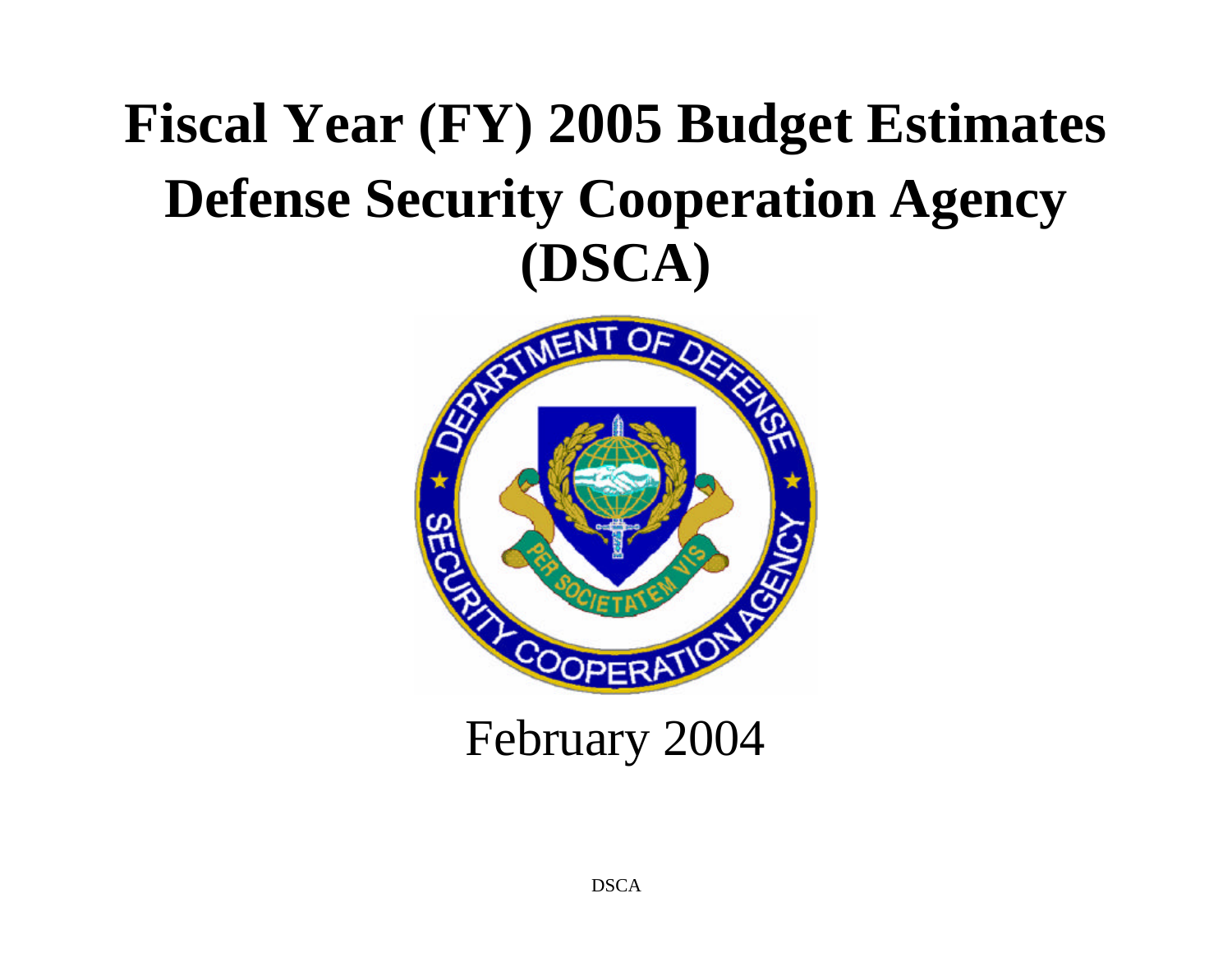## **DEFENSE SECURITY COOPERATION AGENCY Fiscal Year (FY) 2005 Budget Estimates Operation and Maintenance, Defense-wide Appropriation Highlights (Dollars in Millions)**

| Appropriation Summary                          |         |       |                              |        |                                                            |          |
|------------------------------------------------|---------|-------|------------------------------|--------|------------------------------------------------------------|----------|
| Operation and                                  | FY 2003 |       | Price Program FY 2004* Price |        | Program                                                    | FY 2005  |
| Maintenance,                                   | Actual  | Chang | Change Estimate              | Change | Change                                                     | Estimate |
| Defense-Wide                                   |         | e     |                              |        |                                                            |          |
| Total                                          |         |       |                              |        | 531.793   6.958   737.772   1,276.52   28.476   -1,221.077 | 83.922   |
| BA 4: Administration & Service-Wide Activities |         |       |                              |        |                                                            |          |

\*FY 2004 excludes Supplemental funding (\$1,150,000) for coalition support.

#### Description of Operations Financed:

These funds will be used to finance the DSCA Headquarters administrative support, Partnership for Peace – promote partner interoperability with NATO, build candidates for NATO membership, and build U.S. bilateral support to supplement partner participation in PfP; Canadian Environmental Cleanup - for sites at Argentina, Dew Line, Goose Bay and Haines-Fairbanks; the International Programs Security Requirements Course - a course of instruction in security requirements for international programs for Department of Defense (DoD) and defense contractor personnel having direct responsibility for such programs; and the Counterterrorism Fellowship Program – non-lethal counterterrorism training and education of foreign military officers.

#### Narrative Explanation of Changes:

The funding changes between FY 2003 and FY 2004 are for counter-terrorism equipment and training, and coalition support.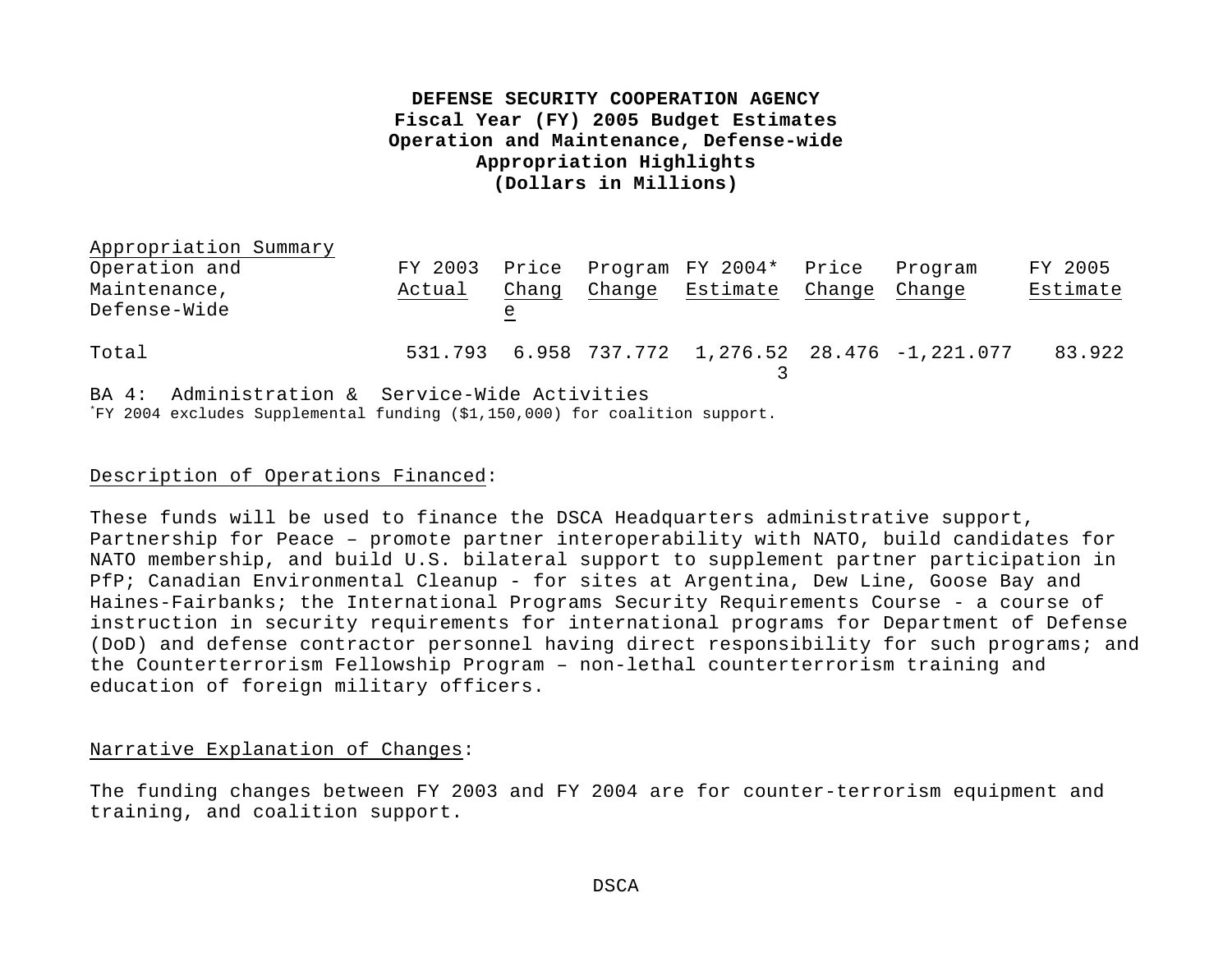## **DEFENSE SECURITY COOPERATION AGENCY Fiscal Year (FY) 2005 Budget Estimates Operation and Maintenance, Defense-Wide**

|              | Appropriation: Operation and Maintenance, Defense-Wide                                                                 | $(\frac{1}{2}$ in thousands) |  |
|--------------|------------------------------------------------------------------------------------------------------------------------|------------------------------|--|
| $\mathbf{1}$ | FY 2004 President's Budget                                                                                             | 284,767                      |  |
| 2.<br>3.     | Congressional Adjustments (Distributed)<br>Congressional Adjustments (Undistributed)                                   | $-200,000$                   |  |
| 4.<br>5      | Congressional Adjustments (General Provisions)<br>Congressional Earmarks                                               | $-880$<br>$-52$              |  |
|              | 6. FY 2004 Appropriated Amount                                                                                         | 83,835                       |  |
|              | 7. Functional Transfers-In<br>8. Other Transfers-In (Non-Functional)<br>9. Functional Transfers-Out                    |                              |  |
|              | 10. Other Transfers-Out (Non-Functional)<br>11. Program Increases                                                      | $-3,000$                     |  |
|              | a. Counter-Terrorism Fellowship Program Carryover<br>b. Coalition Support transfer of funds from the Iraq Freedom Fund | 4,764<br>1,190,924           |  |
|              | 22. Normalized FY 2004 Estimate                                                                                        | 1,276,523                    |  |
|              | 23. Price Growth                                                                                                       | 28,476                       |  |
|              | 24. Program Increases FY 2005                                                                                          |                              |  |
|              | 26. Program Decreases FY 2005<br>(Coalition Support plus inflation does not continue)                                  | $-1, 221, 077$               |  |
|              | 27. Revised FY 2005 Estimate                                                                                           | 83,922                       |  |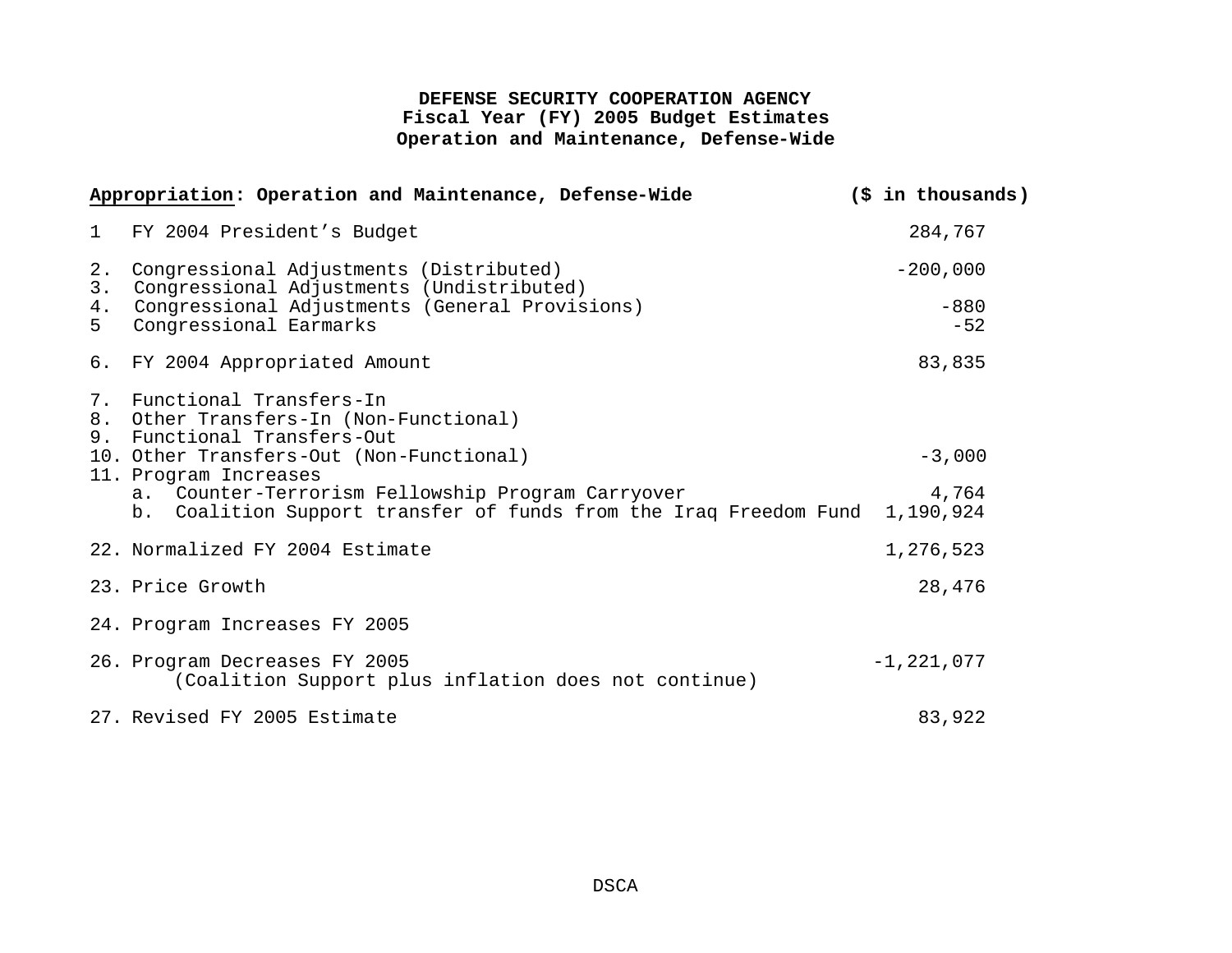#### **DEFENSE SECURITY COOPERATION AGENCY Fiscal Year (FY) 2005 Budget Estimates Manpower Changes in Full-Time Equivalent FY 2003 through FY 2005**

|                       |                |             | Foreign National |                |
|-----------------------|----------------|-------------|------------------|----------------|
|                       | Us Direct Hire | Direct Hire | Indirect Hire    | Total          |
| 1. FY 2003 FTES       |                |             |                  |                |
| - -                   | 30             |             |                  | 30             |
| (changes)<br>$- -$    |                |             |                  |                |
|                       | 30             |             |                  | 30             |
| 2004 FTES<br>2.<br>FY |                |             |                  |                |
|                       | 30             |             |                  | 30             |
| (changes)<br>$- -$    | $\mathbf{3}$   |             |                  | $\overline{3}$ |
|                       | 33             |             |                  | 33             |
| 2005 FTEs<br>3.<br>FY |                |             |                  |                |
| - -                   | 33             |             |                  | 33             |
| (changes)<br>$- -$    | 4              |             |                  | $\overline{4}$ |
| - -                   | 37             |             |                  | 37             |
| FY 2003               |                |             |                  |                |
| O&M Total             | 30             |             |                  | 30             |
| Direct Funded         | 21             |             |                  | 21             |
| Reimbursable Funded   | 9              |             |                  | 9              |
| Other appropriations  |                |             |                  |                |
| Direct Funded         |                |             |                  |                |
| Reimbursement Funded  |                |             |                  |                |
| Total Component       | 30             |             |                  | 30             |
| Direct Funded         | 21             |             |                  | 21             |
| Reimbursable Funded   | 9              |             |                  | 9              |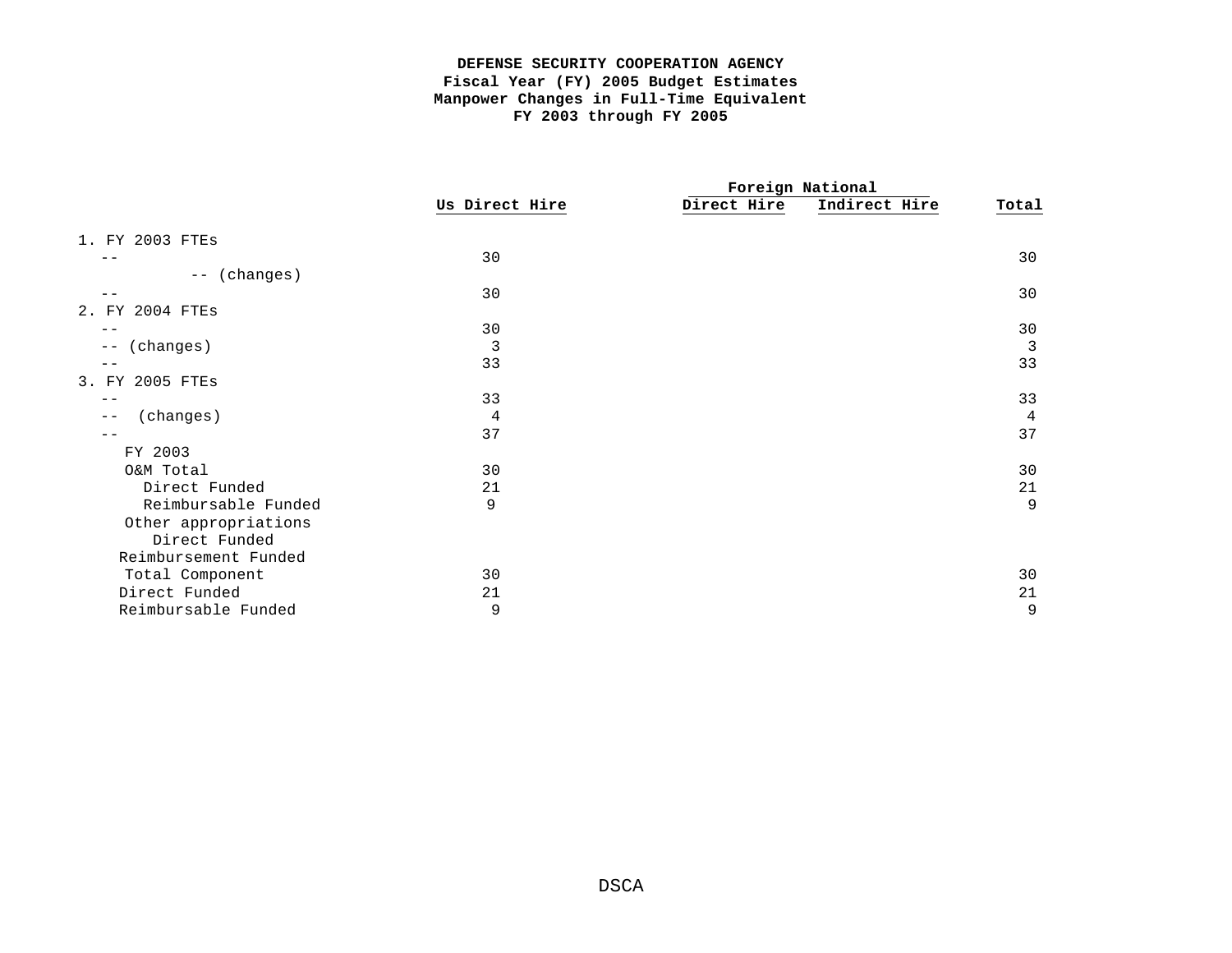#### **DEFENSE SECURITY COOPERATION AGENCY Fiscal Year (FY) 2005 Budget Estimates Manpower Changes in Full-Time Equivalent FY 2003 through FY 2005**

|                      |                |             | Foreign National |       |
|----------------------|----------------|-------------|------------------|-------|
|                      | Us Direct Hire | Direct Hire | Indirect Hire    | Total |
| 5.<br>SUMMARY        |                |             |                  |       |
| FY 2004              |                |             |                  |       |
| O&M Total            | 33             |             |                  | 33    |
| Direct Funded        | 24             |             |                  | 24    |
| Reimbursable Funded  | 9              |             |                  | 9     |
| Other appropriations |                |             |                  |       |
| Direct Funded        |                |             |                  |       |
| Reimbursement Funded |                |             |                  |       |
| Total Component      | 33             |             |                  | 33    |
| Direct Funded        | 24             |             |                  | 24    |
| Reimbursable Funded  | 9              |             |                  | 9     |
| 6. SUMMARY           |                |             |                  |       |
| FY 2005              |                |             |                  |       |
| O&M Total            | 37             |             |                  | 37    |
| Direct Funded        | 28             |             |                  | 28    |
| Reimbursable Funded  | 9              |             |                  | 9     |
| Other appropriations |                |             |                  |       |
| Direct Funded        |                |             |                  |       |
| Reimbursement Funded |                |             |                  |       |
| Total Component      | 37             |             |                  | 37    |
| Direct Funded        | 28             |             |                  | 28    |
| Reimbursable Funded  | 9              |             |                  | 9     |

Narrative: The FTEs are consistent with the FYDP.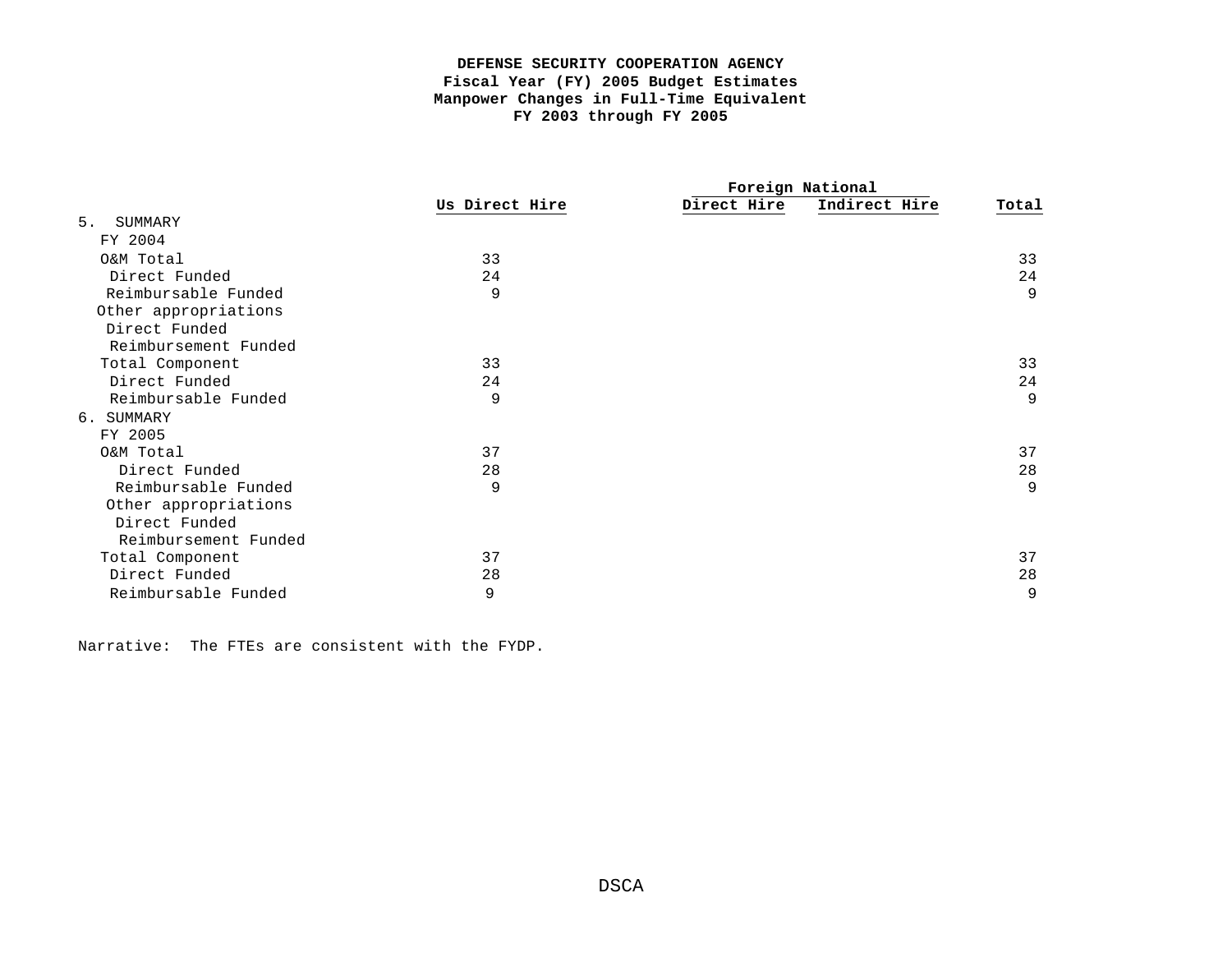# **DEFENSE SECURITY COOPERATION AGENCY Operation and Maintenance, Defense-Wide Fiscal Year (FY) 2005 Budget Estimates Personnel Summary**

|                                                     | <b>FY2003</b> | <b>FY2004</b> | <b>FY2005</b> | <b>Change</b><br>FY2004/FY2005 |
|-----------------------------------------------------|---------------|---------------|---------------|--------------------------------|
| Active Military End Strength (E/S) (Total)          |               |               |               |                                |
| Officer                                             |               |               |               |                                |
| Enlisted                                            |               |               |               |                                |
| Reserve Drill Strength (E/S) (Total)                |               |               |               |                                |
| Officer                                             |               |               |               |                                |
| Enlisted                                            |               |               |               |                                |
| Reservists on Full Time Active Duty (E/S) (Total)   |               |               |               |                                |
| Officer                                             |               |               |               |                                |
| Enlisted                                            |               |               |               |                                |
| Civilian End Strength (Total)                       |               |               |               |                                |
| <b>U.S. Direct Hire</b>                             | 21            | 24            | 28            | 4                              |
| Foreign National Direct Hire                        |               |               |               |                                |
| <b>Total Direct Hire</b>                            | 21            | 24            | 28            | $\overline{4}$                 |
| Foreign National Indirect Hire                      |               |               |               |                                |
| (Military Technician Included Above (Memo))         |               |               |               |                                |
| (Reimbursable Civilians Included Above (Memo))      | 9             | 9             | 9             | $\mathbf{0}$                   |
| Additional Military Technicians Assigned to USSOCOM |               |               |               |                                |
| Active Military Average Strength (A/S) (Total)      |               |               |               |                                |
| Officer                                             |               |               |               |                                |
| Enlisted                                            |               |               |               |                                |
| Reserve Drill Strength (A/S) (Total)                |               |               |               |                                |
| Officer                                             |               |               |               |                                |
| Enlisted                                            |               |               |               |                                |
| Reservists on Full Time Active Duty (A/S) (Total)   |               |               |               |                                |
| Officer                                             |               |               |               |                                |
| Enlisted                                            |               |               |               |                                |
| Civilian FTEs (Total)                               |               |               |               |                                |
| U.S. Direct Hire                                    | 18            | 24            | 28            | $\theta$                       |
| Foreign National Direct Hire                        |               |               |               |                                |
| <b>Total Direct Hire</b>                            | 18            | 24            | 28            | $\boldsymbol{0}$               |
| Foreign National Indirect Hire                      |               |               |               |                                |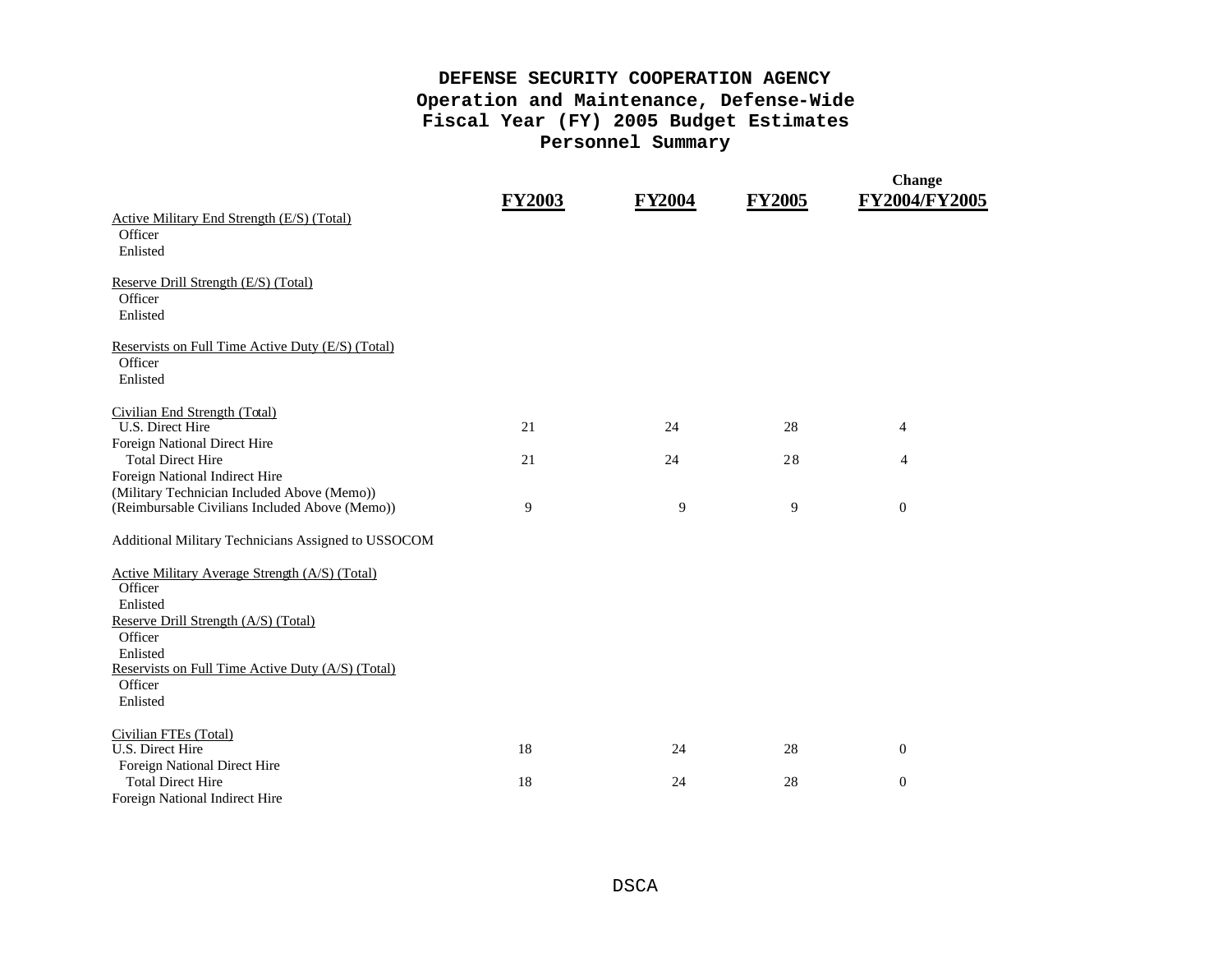# **DEFENSE SECURITY COOPERATION AGENCY FY 2005 Budget Estimates Operation and Maintenance, Defense-Wide Summary of Price and Program Changes**

|      |                                    |         | Foreign         |              |                |             |                |
|------|------------------------------------|---------|-----------------|--------------|----------------|-------------|----------------|
|      |                                    | FY 2003 | Currency        | Price Growth |                | Program     | FY 2004        |
|      |                                    | Program | Rate Difference | Percent      | Amount         | Growth      | Program        |
|      | Civilian Personnel Compensation    |         |                 |              |                |             |                |
| 101  | Ex., Gen. & Special Schedules      | 1,666   |                 |              | 68             | 138         | 1,872          |
| 107  | Voluntary Separation Incentive Pay | 25      |                 |              | $\overline{0}$ | $-25$       | $\overline{0}$ |
| 199  | Total Civ Personnel Comp           | 1,691   |                 |              | 68             | 113         | 1,872          |
|      | <b>TRAVEL</b>                      |         |                 |              |                |             |                |
| 308  | Travel of Persons                  | 1,095   |                 | 1.3          | 14             | $\Omega$    | 1,109          |
| 399  | Total Travel                       | 1,095   |                 | 1.3          | 14             | $\mathbf 0$ | 1,109          |
|      | OTHER PURCHASES                    |         |                 |              |                |             |                |
| 912  | SLUC (GSA leases)                  | 73      |                 | 1.7          | 1              | $\Omega$    | 74             |
| 913  | Purchased Utilities                | 36      |                 | 1.3          | $\mathbf 0$    | $\Omega$    | 36             |
| 914  | Purchased Communications           | 56      |                 | 1.3          | $\mathbf{1}$   | $\Omega$    | 57             |
| 917  | Postal Services                    | 1       |                 |              | $\Omega$       | $\Omega$    | -1             |
| 920  | Supplies & Materials               | 361,825 |                 | 1.3          | 4,704          | 737,659     | 1,104,188      |
| 921  | Printing & Reproduction            | 1       |                 | 1.3          | $\Omega$       | $\Omega$    | 1              |
| 922  | Equipment Maintenance by Contract  | 19      |                 | 1.3          | 0              | $\mathbf 0$ | 19             |
| 923  | Facility Maintenance by Contract   | 3       |                 | 1.3          | $\Omega$       | $\Omega$    | $\overline{3}$ |
| 925  | Equipment Purchases (Non-Fund)     | 87      |                 | 1.3          | $\mathbf{1}$   | $\Omega$    | 88             |
| 932  | Contract & Professional Spt Svcs   | 1,346   |                 | 1.3          | 17             | $\Omega$    | 1,363          |
| 933  | Studies, Analysis, & Evaluations   | 4,029   |                 | 1.3          | 52             | $\Omega$    | 4,081          |
| 989  | Other Contracts                    | 14,488  |                 | 1.3          | 188            | $\mathbf 0$ | 14,676         |
| 998  | Other Costs                        | 147,043 |                 | 1.3          | 1,912          | $\mathbf 0$ | 148,955        |
| 999  | Total Other Purchases              | 529,007 |                 |              | 6,876          | 737,659     | 1,273,542      |
| 9999 | Total                              | 531,793 |                 |              | 6,958          | 737,772     | 1,276,523      |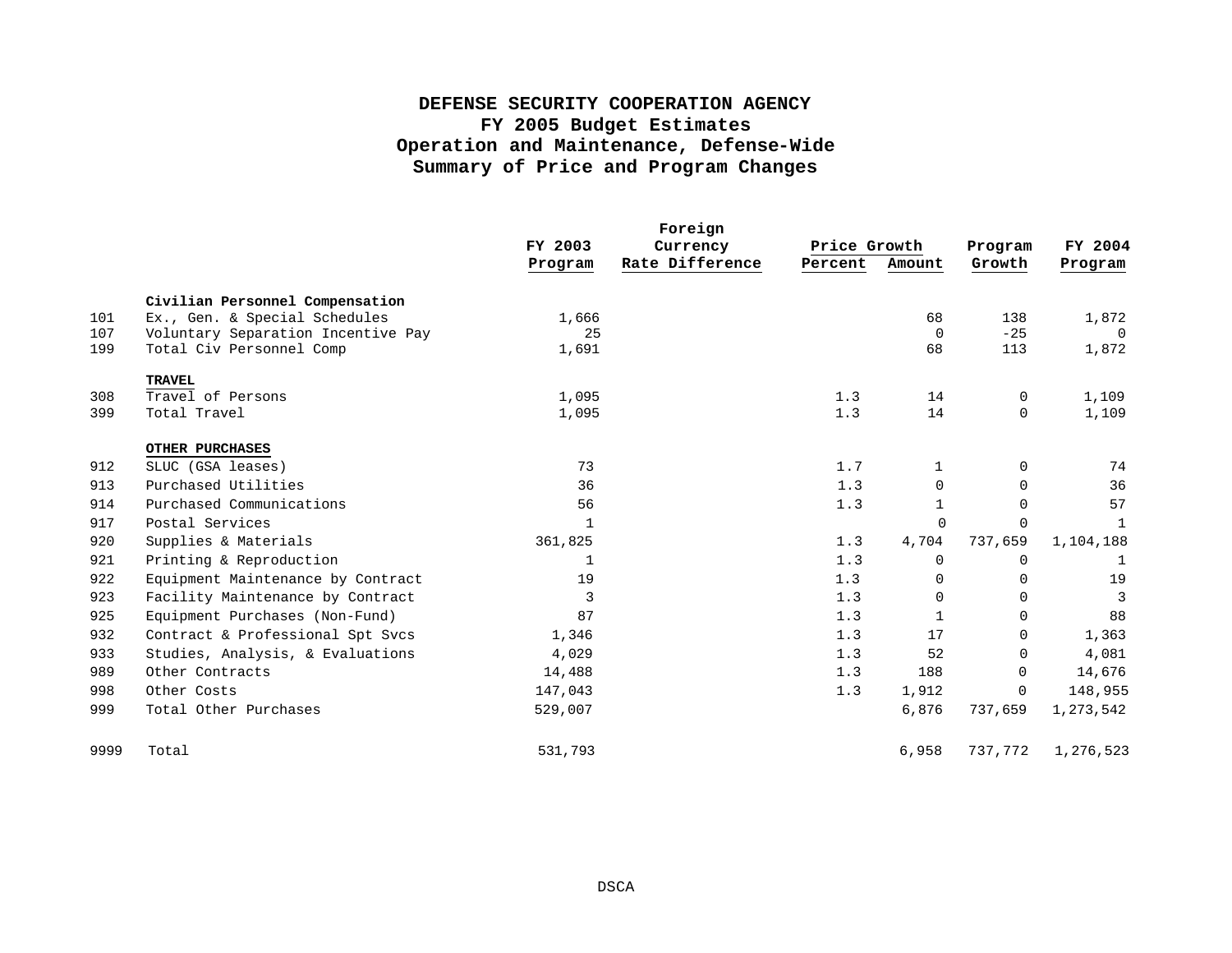# **DEFENSE SECURITY COOPERATION AGENCY FY 2005 Budget Estimates Operation and Maintenance, Defense-Wide Summary of Price and Program Changes**

|      |                                    |              | Foreign         |              |              |                         |                |
|------|------------------------------------|--------------|-----------------|--------------|--------------|-------------------------|----------------|
|      |                                    | FY 2004      | Currency        | Price Growth |              | Program                 | FY 2005        |
|      |                                    | Program      | Rate Difference | Percent      | Amount       | Growth                  | Program        |
|      | Civilian Personnel Compensation    |              |                 |              |              |                         |                |
| 101  | Ex., Gen. & Special Schedules      | 1,872        |                 |              | 0            | 60                      | 1,932          |
| 107  | Voluntary Separation Incentive Pay | $\mathbf 0$  |                 |              | 0            | $\Omega$                | $\overline{0}$ |
| 199  | Total Civ Personnel Comp           | 1,872        |                 |              | $\Omega$     | 60                      | 1,932          |
|      | <b>TRAVEL</b>                      |              |                 |              |              |                         |                |
| 308  | Travel of Persons                  | 1,109        |                 | 1.3          | 14           | 0                       | 1,123          |
| 399  | Total Travel                       | 1,109        |                 | 1.3          | 14           | $\Omega$                | 1,123          |
|      | OTHER PURCHASES                    |              |                 |              |              |                         |                |
| 912  | SLUC (GSA leases)                  | 74           |                 | 1.5          | $\mathbf 1$  | 0                       | 75             |
| 913  | Purchased Utilities                | 36           |                 | 1.3          | $\Omega$     | $\Omega$                | 36             |
| 914  | Purchased Communications           | 57           |                 | 1.3          | $\mathbf{1}$ | $\Omega$                | 58             |
| 917  | Postal Services                    | $\mathbf{1}$ |                 | 1.3          | $\Omega$     | 0                       | <sup>1</sup>   |
| 920  | Supplies & Materials               | 1,104,188    |                 | 1.3          |              | $26, 261 - 1, 130, 369$ | 80             |
| 921  | Printing & Reproduction            | 1            |                 | 1.3          | 0            | 0                       | $\mathbf{1}$   |
| 922  | Equipment Maintenance by Contract  | 19           |                 | 1.3          | 0            | 0                       | 19             |
| 923  | Facility Maintenance by Contract   | 3            |                 | 1.3          | $\Omega$     | $\Omega$                | $\overline{3}$ |
| 925  | Equipment Purchases (Non-Fund)     | 88           |                 | 1.3          | 1            | $\Omega$                | 89             |
| 932  | Contract & Professional Spt Svcs   | 1,363        |                 | 1.3          | 18           | 0                       | 1,381          |
| 933  | Studies, Analysis, & Evaluations   | 4,081        |                 | 1.3          | 53           | 0                       | 4,134          |
| 989  | Other Contracts                    | 14,676       |                 | 1.3          | 191          | $\Omega$                | 14,867         |
| 998  | Other Costs                        | 148,955      |                 | 1.3          | 1,936        | $-90,768$               | 60,123         |
| 999  | Total Other Purchases              | 1,273,524    |                 |              |              | 28, 462-1, 221, 137     | 80,867         |
| 9999 | Total                              | 1,276,523    |                 |              |              | 28, 476-1, 221, 077     | 83,922         |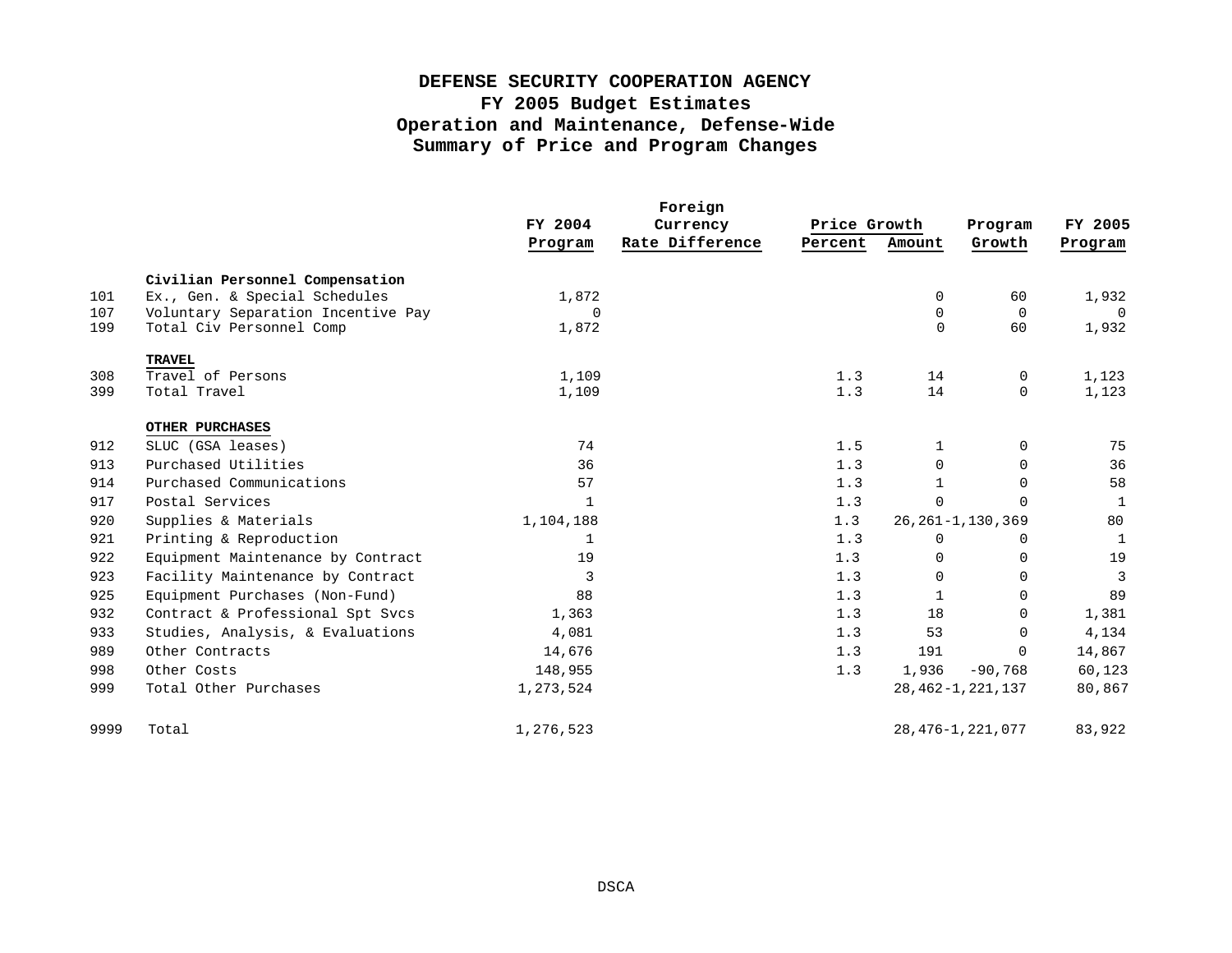#### **I. Description of Operations Financed:**

The Defense Security Cooperation Agency (DSCA) provides program management and program implementation support to Humanitarian Assistance and Mine Action, the Warsaw Initiative/Partnership for Peace programs in accordance with DoD's policy to provide emergency and on-emergency humanitarian assistance; and directs, administers, and supervises the Humanitarian Mine Action Program.

In 1996, the United States Government negotiated a settlement with the Government of Canada for reimbursement of costs for environmental cleanup at four United States military installations in Canada. The United States and Canadian Government developed this requirement through extensive negotiations resulting in a formal Exchanges of Notes wherein it was agreed that the United States would pay a settlement of \$100 million. At the beginning of FY 1999, Canadian support of these environmental cleanup activities totaled \$37.638 million in current year dollars.

In Warsaw in July 1994, President Clinton announced a major foreign policy initiative, saying he would seek \$100 million in FY 1996 to "help America's new democratic partners work with the United States to advance the Partnership for Peace's goals." The effort became known as the Warsaw Initiative. Congress approved the funds, thereby establishing a single, comprehensive United States bilateral program to advance closer relations and interoperability between NATO and Partnership for Peace (PfP) countries. The State Department and the Department of Defense (DoD) cooperatively administer the program; State's portion is provided as Foreign Military Financing; the remainder administered by DoD.

Of the FY 2005 funds, \$3.068 million will be used for expenses to operate a government activity such as salaries and benefits, travel, training, rental of office space, rental of equipment, communications, and cost of supplies and equipment. Funds in the amount of \$11.5 million will be used for the Canadian Environment Cleanup program, \$48.944 million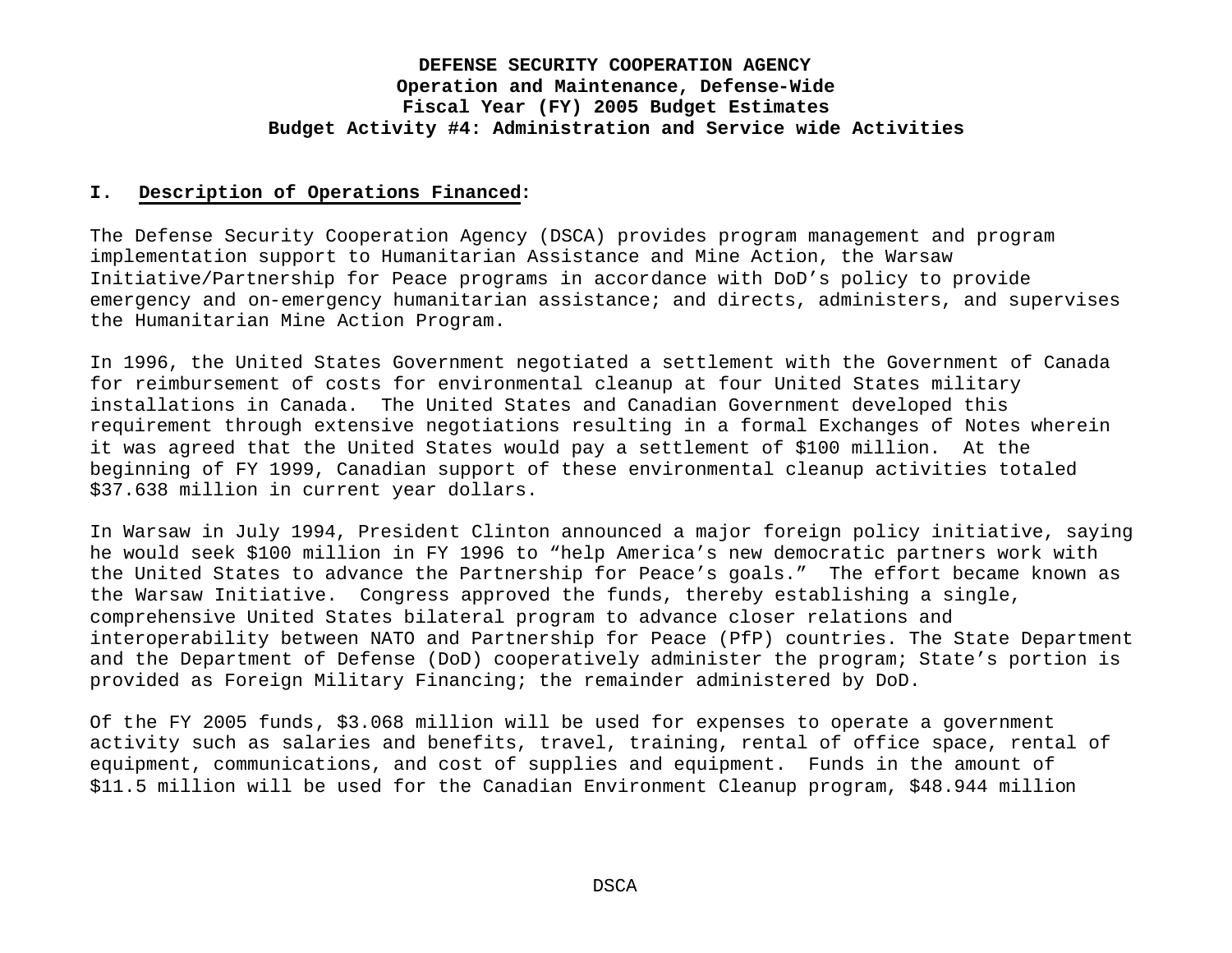#### **I. Description of Operations Financed: (continued)**

for Warsaw Initiative/Partnership for Peace program (WI/PfP) and \$1.255 for the International Programs Security Requirements Course.

|                                      | ς.      | in Thousands) |          |
|--------------------------------------|---------|---------------|----------|
|                                      | FY 2003 | FY 2004       | FY 2005  |
| Administrative Cost                  | 2,674   | 3,020         | 3,853    |
| Canadian Environmental Cleanup       | 11,300  | 11,500        | 11,800   |
| WI/PfP                               | 47,703  | 45,077        | 47,011   |
| Intern'l Programs Sec Req Course     | 1,197   | 1,238         | 1,258    |
| Drug Interdiction                    | 22,267  | 0             | 0        |
| Logistical Military Support          | 434,747 | 1,190,924*    | $\Omega$ |
| O&M Counter Terrorism Fellowship     | 0       | 20,000        | 20,000   |
| No Year Counter Terrorism Fellowship | 11,905  | 4,764         | $\Omega$ |
| Total                                | 531,793 | $1,276,523*$  | 83,922   |

*\* Excludes FY 2004 Supplemental funding of \$1,150,000*

#### **II. Force Structure Summary: N/A**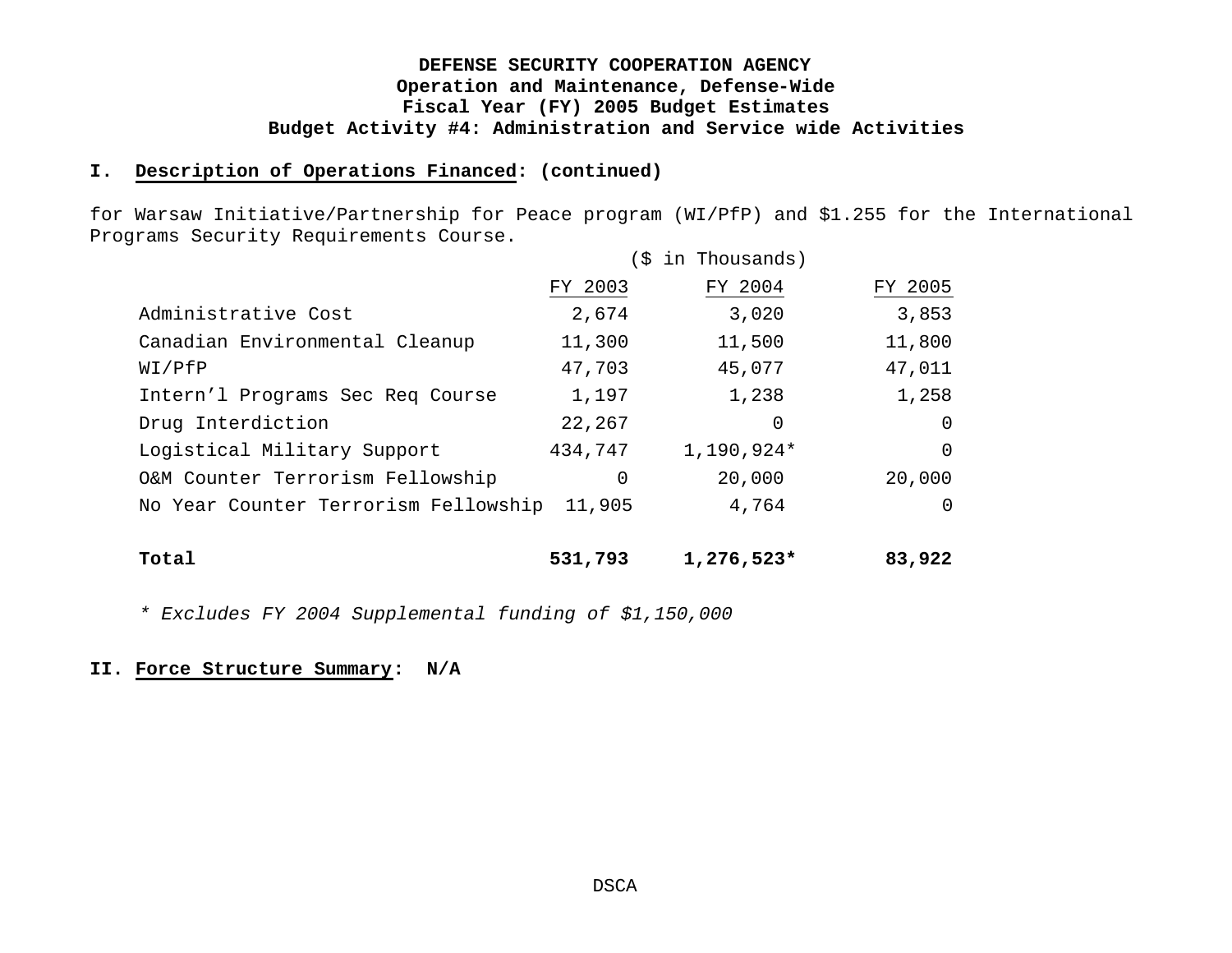## **III. Financial Summary (O&M: \$ in Thousands):**

|    |                                                      |                  |                          | FY 2004       |                      |                     |
|----|------------------------------------------------------|------------------|--------------------------|---------------|----------------------|---------------------|
| Α. | Subactivity Group Actuals                            | FY 2003          | <b>Budget</b><br>Request | Appropriation | Current*<br>Estimate | FY 2005<br>Estimate |
|    | <b>DSCA</b><br>Drug Interdiction<br>Counterterrorism | 62,874<br>22,267 | 64,767                   | 63,835        | 60,835               | 63,922              |
|    | Fellowship Program<br>No Year                        | 11,905           |                          |               | 4,764                | 0                   |
|    | Counterterrorism<br>Fellowship Program               |                  |                          |               |                      |                     |
|    | O&M                                                  | 0                | 20,000                   | 20,000        | 20,000               | 20,000              |
|    | Counterterrorism                                     |                  |                          |               |                      |                     |
|    | Train & Equip<br>Logistical Mil                      | 0                | 200,000                  | 0             | $\Omega$             | 0                   |
|    | Support                                              | 434,474          |                          |               | 1,190,924            | 0                   |
|    | TOTAL O&M                                            | 531,793          | 284,767                  | 83,835        | 1,276,523            | 83,922              |

*\* FY 2004 Excludes \$1,150,000 in Supplemental funds for Logistical Military Support/Coalition Support.*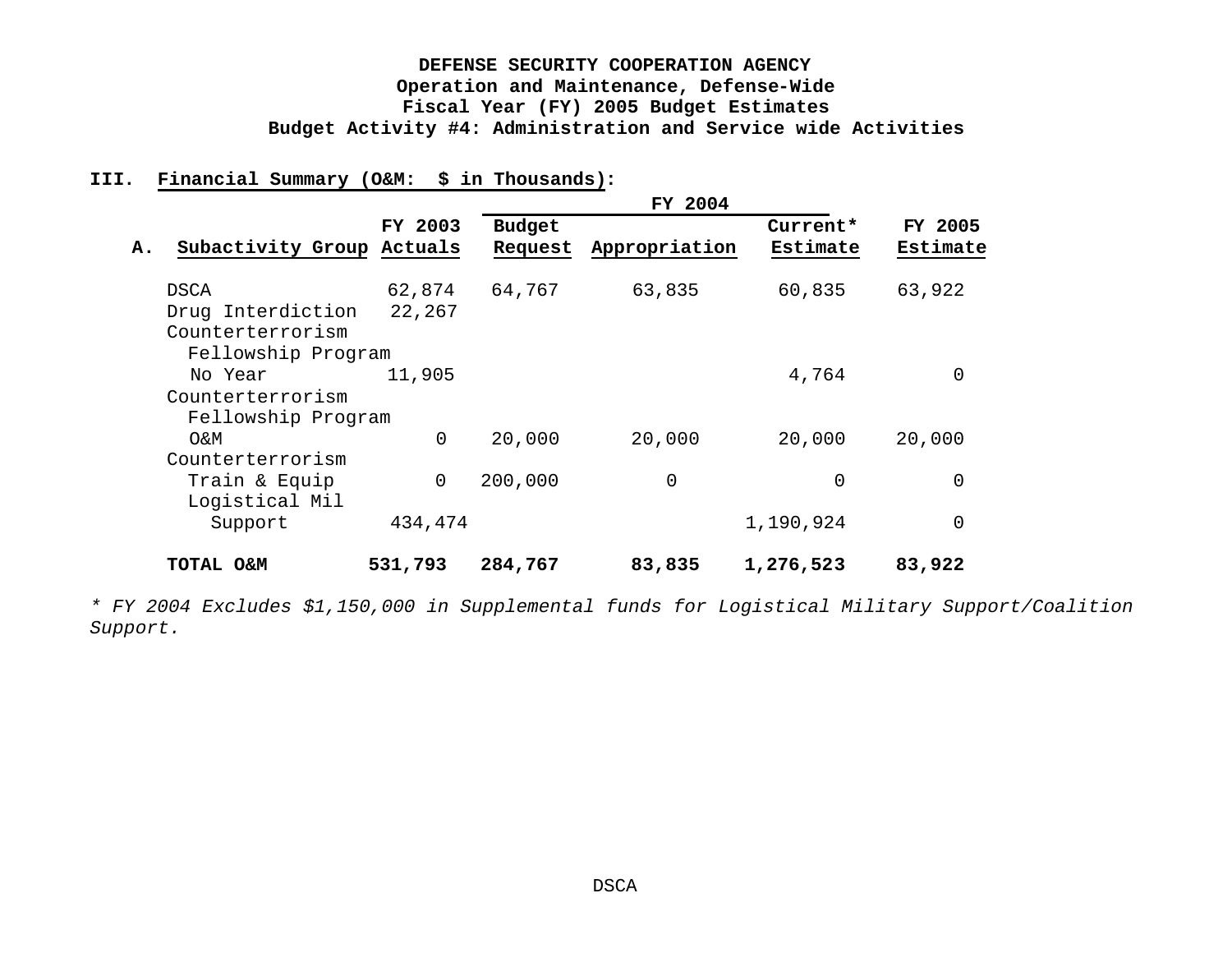## **III. Financial Summary (O&M: \$ in Thousands):**

|                | B. Reconciliation Summary:                                                    | Change<br>FY 2004/FY 2004 | Change<br>FY 2004/2005 |  |
|----------------|-------------------------------------------------------------------------------|---------------------------|------------------------|--|
|                | Baseline Funding<br>Congressional Adjustments (Distributed) -200,000          | 284,767                   | 1,276,523              |  |
|                | Congressional Adjustments (Undistributed)<br>Congressional Earmark Bill Payer | $-932$                    |                        |  |
|                | Appropriated Amount                                                           |                           |                        |  |
|                | Price Change                                                                  |                           | 28,476                 |  |
|                | Program Change                                                                |                           |                        |  |
|                | Fact of Life Adjustments (net)                                                | $-1,764$                  |                        |  |
|                | Transfer from IFF for Coalition Support 1,190,924                             |                           | $-1, 221, 077$         |  |
|                | Current Estimate                                                              | 1,276,523                 | 83,922                 |  |
| $\mathbf{c}$ . | Reconciliation of Increases and Decreases:                                    |                           | (\$ in Thousands)      |  |
|                | FY 2004 President's Budget Request                                            |                           | 284,767                |  |

#### **1. Congressional Adjustments**

| а.             | Distributed Adjustments                               |            |
|----------------|-------------------------------------------------------|------------|
|                | 1) Counterterrorism Training & Equip                  | $-200,000$ |
| b.             | Undistributed Adjustments                             |            |
|                | 1) Section 8094 Prorate Professional Support Services | $-475$     |
|                | 2) Section 8126 Prorate                               |            |
| $\mathsf{C}$ . | Adjustments to Meet Congressional Intent              | $\Omega$   |
| d.             | General Provisions                                    |            |
|                | 1) Section 8044 Prorate Indian Lands                  | $-52$      |
|                | FY 2004 Appropriated Amount                           | 83,835     |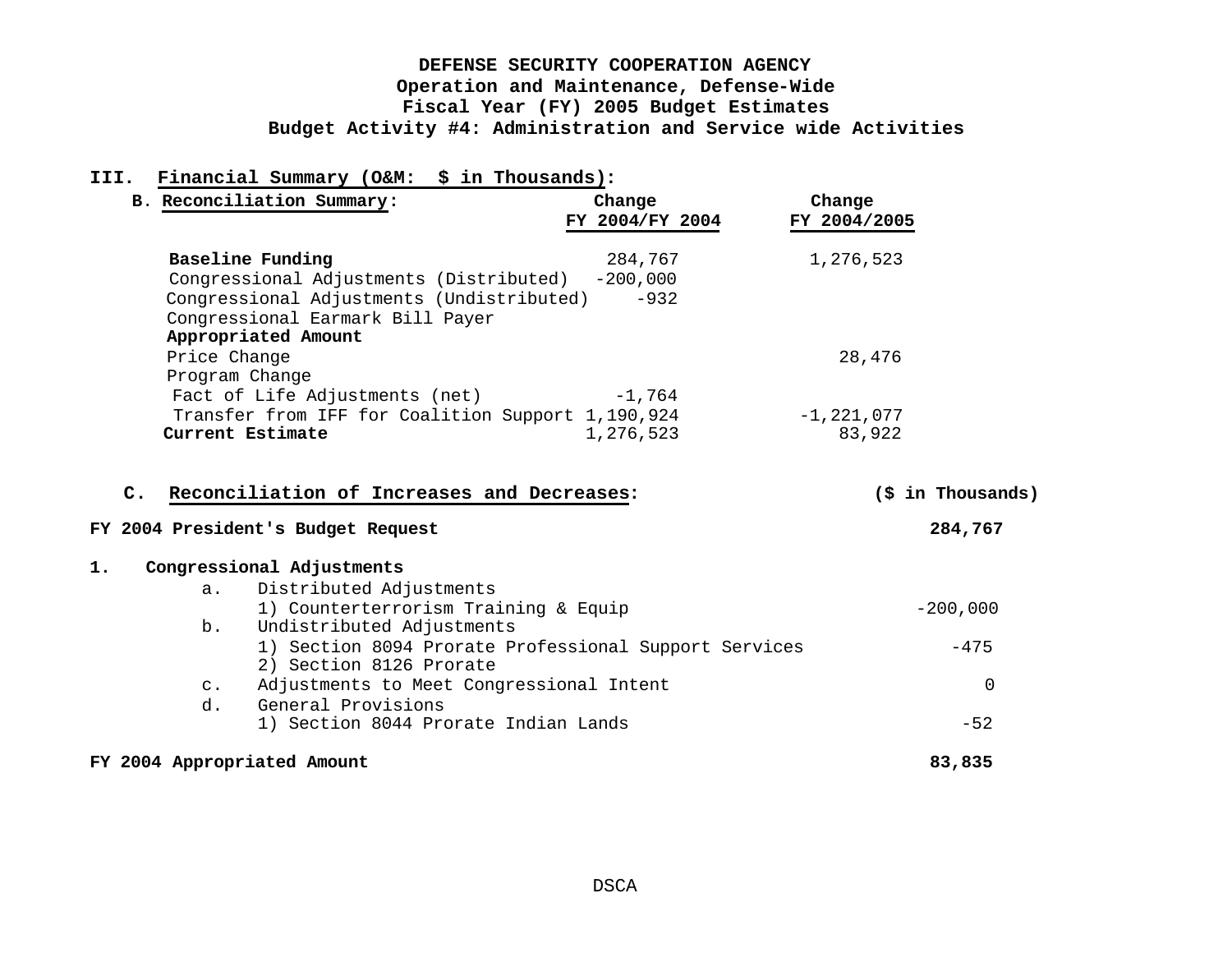## **III. Financial Summary (O&M: \$ in Thousands):**

| $\overline{\mathbf{2}}$ .<br>a. |    | Emergency Supplemental<br>Emergency Supplemental Funding Carryover                           | 0         |
|---------------------------------|----|----------------------------------------------------------------------------------------------|-----------|
| b.                              |    | FY 2004 Emergency Supplemental Appropriations Act (P.L. 108-106)<br>1) Coalition Support     | 1,150,000 |
| 3.                              |    | Fact-of-Life Changes                                                                         |           |
| $a$ .                           |    | Functional Transfers                                                                         |           |
|                                 | 1) | Transfers In                                                                                 | $\Omega$  |
|                                 | 2) | Transfers Out                                                                                | $-3,000$  |
|                                 |    | a) Realigns funding from the Warsaw Initiative to support the                                |           |
|                                 |    | increase to the Defense Resource Management Study program                                    |           |
|                                 |    | as part of the Secretary's program for Combating Terrorism.                                  |           |
| $b$ .<br>$\mathsf{C}$ .         |    | Technical Adjustments (must net to zero at the appropriation level)<br>Emergent Requirements |           |
|                                 | 1) | Program Increases                                                                            |           |
|                                 |    | a) One-Time Costs                                                                            |           |
|                                 |    | i) Counterterrorism Fellowship Program Carry Over No Year                                    | 4,764     |
|                                 |    | b) Program Growth                                                                            | $\Omega$  |
|                                 | 2) | Program Reductions                                                                           | 0         |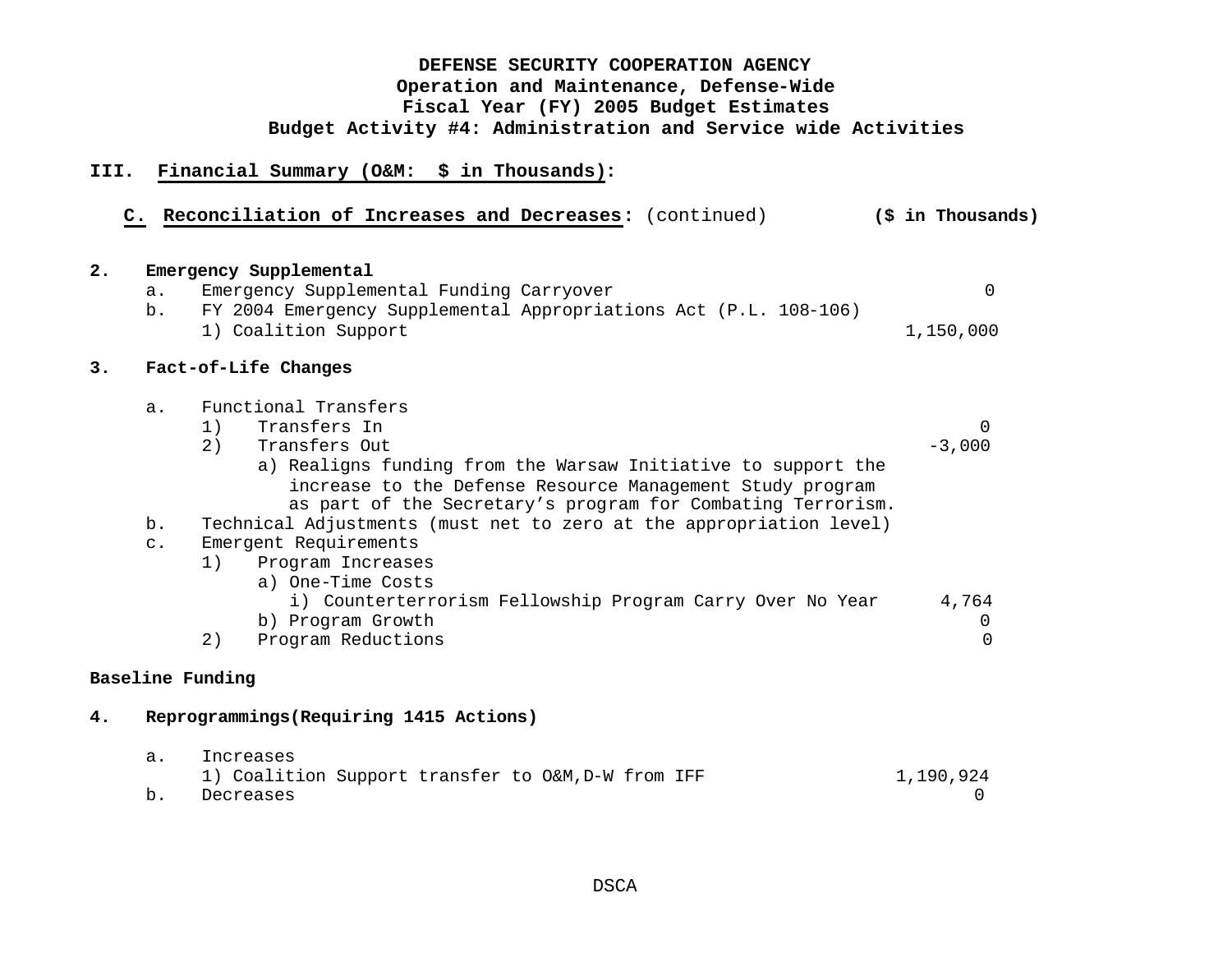## **III. Financial Summary (O&M: \$ in Thousands):**

|    | C. Reconciliation of Increases and Decreases: (continued)                                | (\$ in Thousands) |  |  |  |  |  |
|----|------------------------------------------------------------------------------------------|-------------------|--|--|--|--|--|
|    | Revised FY 2004 Estimate                                                                 | 2,426,523         |  |  |  |  |  |
| 5. | Emergency Supplemental Funding<br>Less:                                                  | 1,150,000         |  |  |  |  |  |
|    | Normalized Current Estimate for FY 2004                                                  | 1,276,523         |  |  |  |  |  |
| б. | Price Change                                                                             | 28,476            |  |  |  |  |  |
| 7. | Functional Transfers                                                                     |                   |  |  |  |  |  |
| 8. | Program Increases                                                                        |                   |  |  |  |  |  |
|    | Program Growth in FY 2005<br>a.<br>1) Increased FTE's                                    | 60                |  |  |  |  |  |
| 9. | Program Decreases                                                                        |                   |  |  |  |  |  |
|    | Program Decreases in FY 2005<br>b.<br>Coalition Support funding not continued in FY 2005 | $-1, 221, 137$    |  |  |  |  |  |
|    | FY 2005 Budget Request                                                                   | 83,922            |  |  |  |  |  |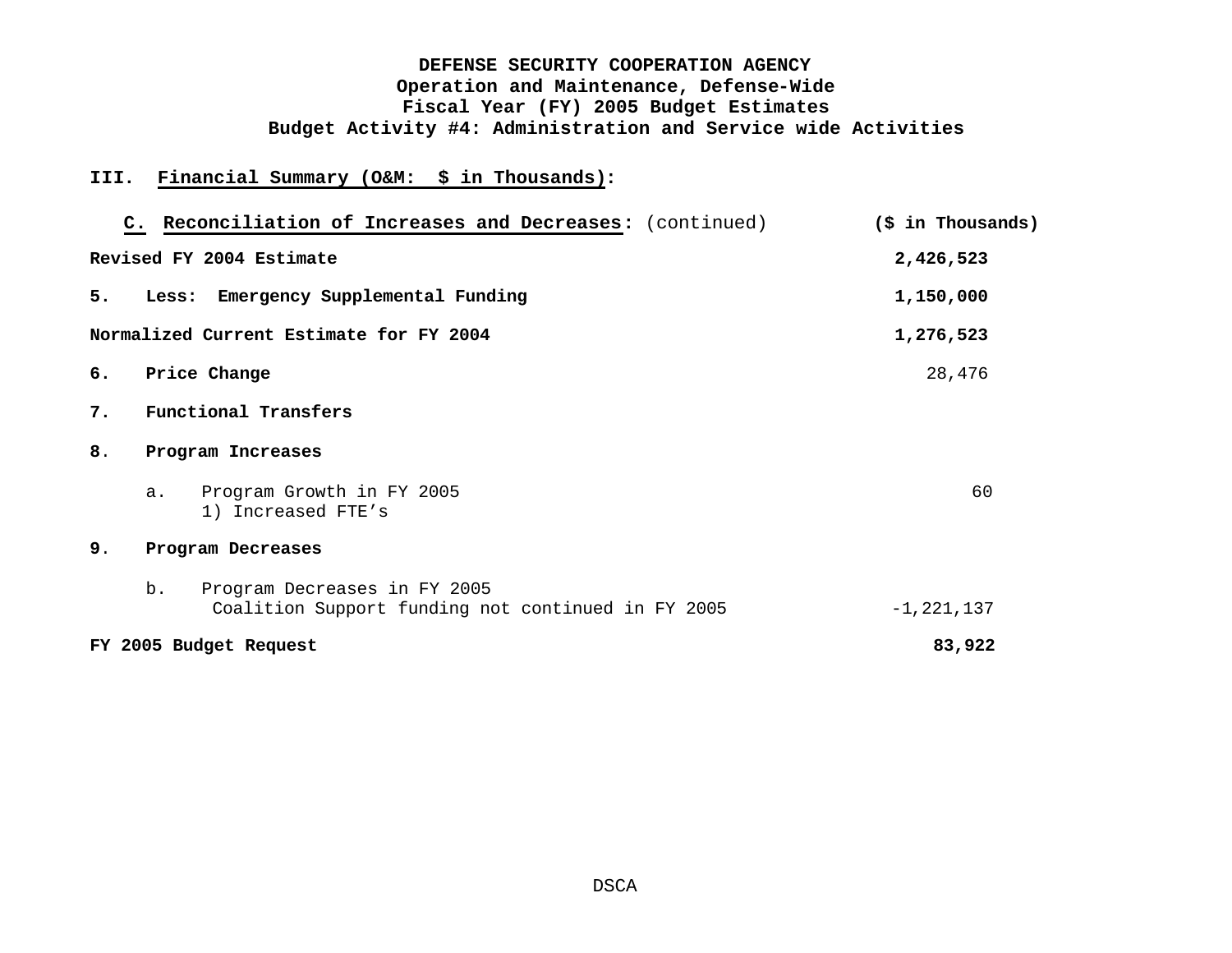#### **IV. Performance Criteria and Evaluation Summary**:

The Defense Security Cooperation Agency (DSCA) provides program management and program implementation support for Humanitarian Assistance and Demining (HA/D) programs, the African Center for Strategic Studies (ACSS), Warsaw Initiative/Partnership for Peace (WI/PfP) program and the Canadian Environmental Cleanup program. In accordance with DoD's policy to provide emergency and non-emergency humanitarian assistance, and directs, administers and supervises the humanitarian demining program. Tangible performance criteria for the WI/PfP program include the number of PfP events supported, number of studies conducted, number of personnel involved, study recommendations acted upon by Partners, number of events hosted and others. Tangible performance criteria for the ACSS program include the number of seminars hosted in African countries. **Change**

| v.  | Personnel Summary:             | FY 2003 | FY 2004  | FY 2005        | <b>Change</b><br>FY 2004/FY 2005 |  |
|-----|--------------------------------|---------|----------|----------------|----------------------------------|--|
|     | Civilian End Strength (Total)  |         |          |                |                                  |  |
|     | U.S. Direct Hire               | 18      | 24       | 28             | 4                                |  |
|     | Foreign National Direct Hire   |         | $\Omega$ | 0              | 0                                |  |
|     | Total Direct Hire              | 18      | 24       | 28             | 4                                |  |
|     | Foreign National Indirect Hire |         | $\Omega$ | 0              |                                  |  |
|     | Civilian FTEs (Total)          |         |          |                |                                  |  |
|     | U.S. Direct Hire               | 18      | 24       | 28             | 4                                |  |
|     | Total Direct Hire              | 18      | 24       | 28             | 4                                |  |
| VI. | Outyear Summary:               | FY 2006 | FY 2007  | <b>FY 2008</b> | FY 2009                          |  |
|     | O&M (\$000)                    | 85,491  | 87,436   | 89,040         | 90,591                           |  |